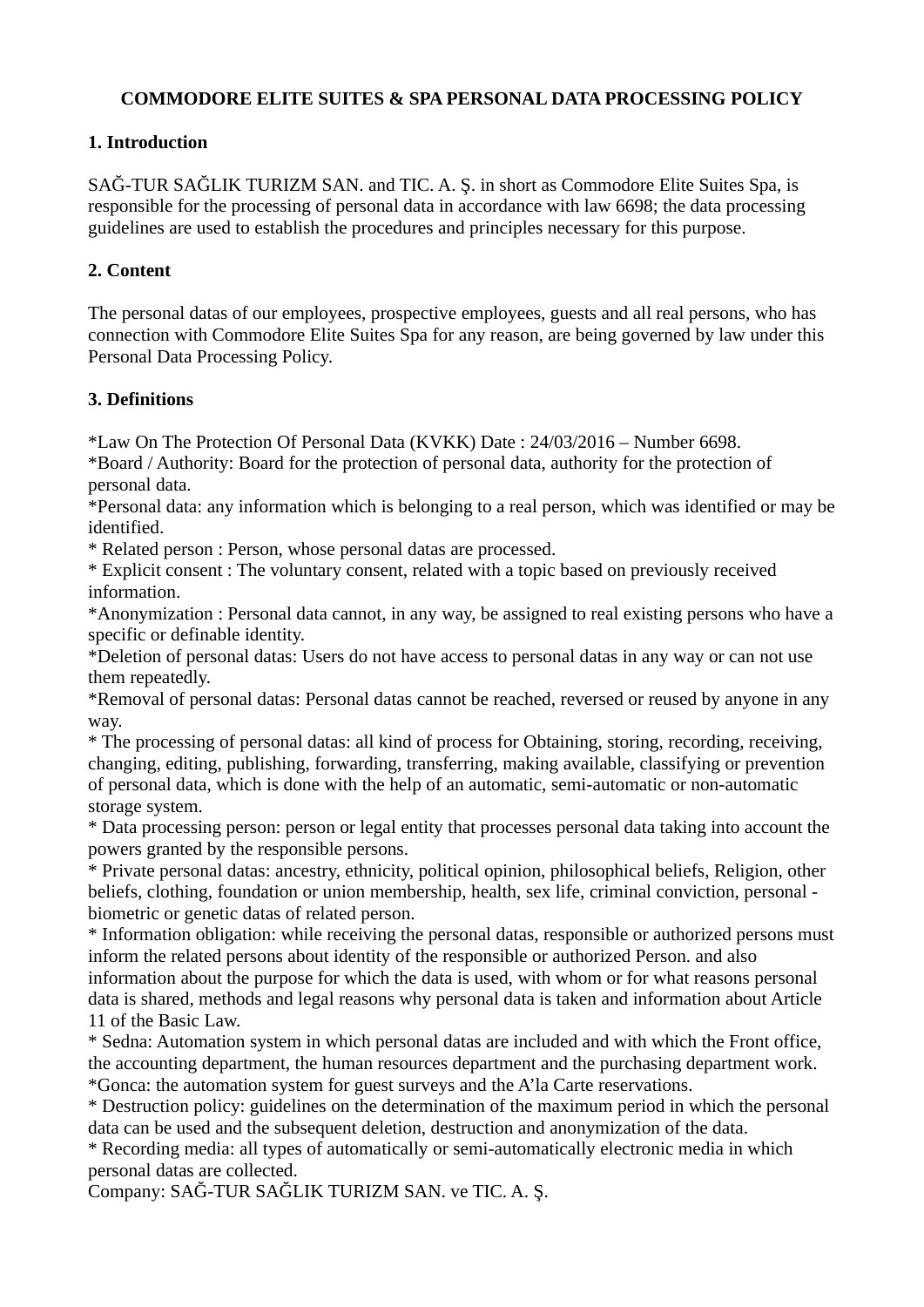### **4. Principles for the processing of personal data:**

**4.1.** Compliance with the act and the rules of honesty: The individual rights must be taken into account during the processing of the personal data by the company. Personal data is collected and processed in accordance with the law and fairly.

**4.2.** Specific, open and transparent use of personal data / limited and restrained usage: Before using personal data, the company must determine the reasons and purposes for which this data is used. The company uses this data only in order to be able to offer the data subjects a better service. During the collection of personal data, the identification of the responsible person, the data controller and, if available, its deputy must be disclosed. It is also necessary to explain the reasons for using the personal data, the reasons for forwarding the personal data, the procedure for storing the data, legal reasons and the rights of the persons concerned.

**4.3.** Deadline for the preservation / storage of personal data in accordance with the relevant legal provisions: The company may only store the personal data for as long as the relevant legal provisions state or as long as it is required for the required processes. So far as it is deemed necessary for the purposes of processing personal data, the regulatory authorities process personal data in accordance with the purpose set out in this policy, and will continue to do so by the company and its controlled subsidiaries, unless this is required by applicable laws or regulations of the company.

**4.4** Accuracy of informations, actuality of datas: The company must check the stored personal data for accuracy, completeness and timeliness. If necessary, inaccurate or incomplete data will be deleted, updated, supplemented or corrected.

**4.5** Data protection and data security: personal data is under the data protection. The personal data will be treated confidentially at the personal level. the company will ensure security measures and the necessary technical and administrative measures against unauthorized access, unlawful processing or dissemination and accidental loss, modification or destruction for the purpose of providing and storing personal data.

#### **5. Content of data processing**

The processing of personal data is beind done in two different ways.

**a)** Fully automatic or semi-automatic processing of personal data. It includes the purpose of transmitting, distributing or presenting data in various ways, grouping, combining, blocking or deleting data, data collecting, stored, photographed, recorded, organized, modified, restored or published by the responsible person or by third parties, according to the guidelines.

**b**) Data processing / collection by non-automatic ways. it includes, so far as it is part of a registration system, the protection and immobilization of storage, preservation, modification, disclosure, transfer, transfer abroad, acquisition, provision, classification or usage.

**5.1.** The company has the right to process the personal datas of the related persons during the period of usage of its services and after the termination of the service, in accordance with the laid down in this Directive purposes.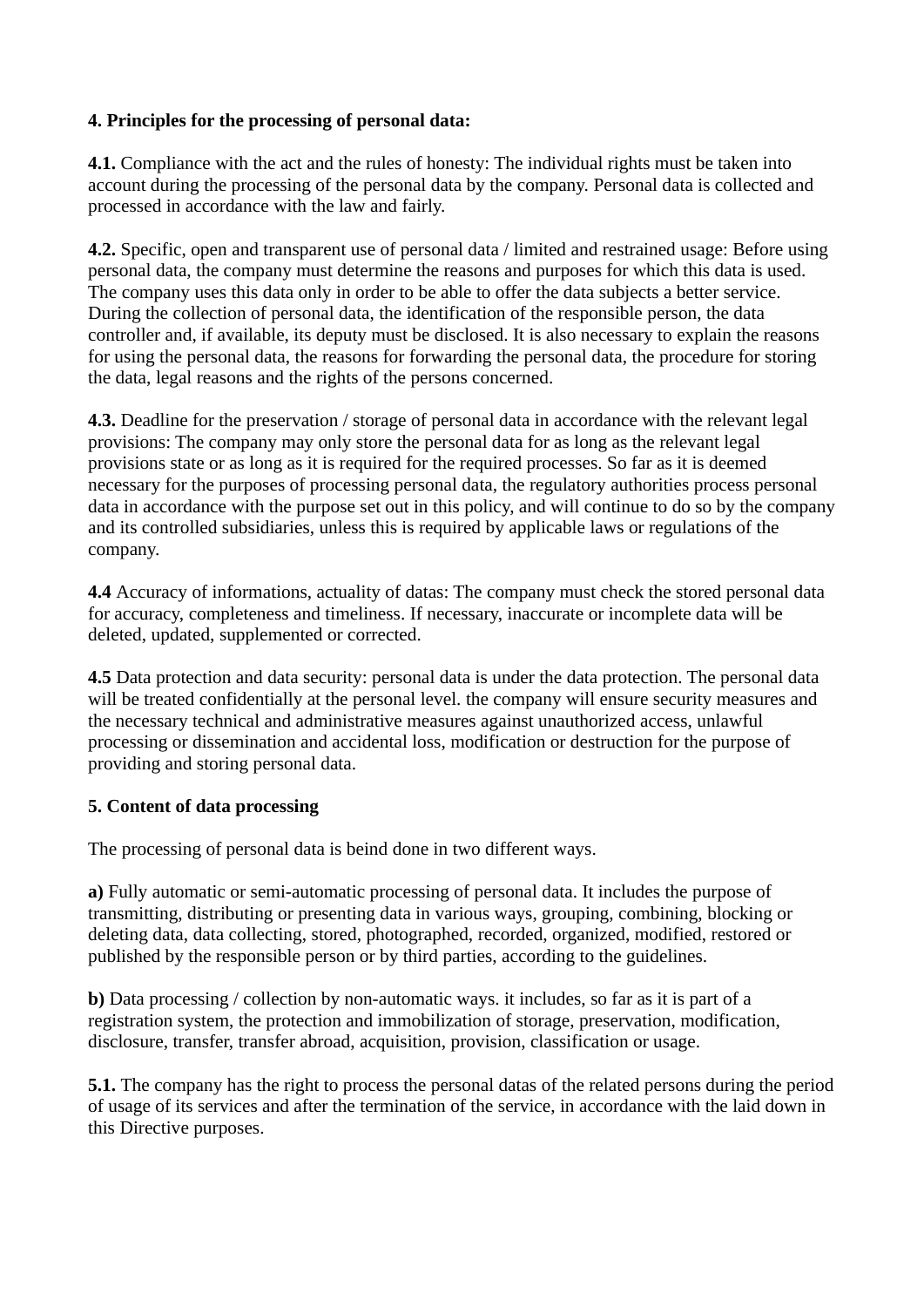**5.2.** the processing of personal data which is done by the company, without any restriction, by using automatic, semi-automatic or non-automatic ways, for the purpose of executed actions and encompasses all measures that are required with.

**5.3.** The company processes the data of the related persons or other person who is under custody of the related person.

**5.4.** The data processing also includes the exchange of data provided by the company's instructions and / or the company's data processing, which may be carried out with the express consent of the Person concerned and / or third parties, if the company acts in favor of and under the instructions of a third party.

**5.5.** Includes the processing and recording of activities by the company with the express consent of the data subject when using the various electronic channels (web browser, Website, mobile applications, as well as technical methods and channels used for payment or money transfer or receiving and similar ways or other ways). For example, the identification of the location of the datas when using an electronic channel, the identification and analysis of input data, product selection frequency and / or other statistical data, etc.

# **6. Basics Of Data Processing**

**6.1.** The related person agrees that the company must process information belonging to or related to third parties during the use of the company's services and also at the termination of the contractual relationship.

**a.** The provision and / or performance of a service for the related person,

**b.** The company and third parties are obliged to process data in order to protect their legal rights,

**c.** The legal obligations of the company,

**d.** The processing of personal data belonging to the related person is necessary, if they are directly related to the creation or execution of a contract between the person concerned and the company,

**e.** Data processing is mandatory for the establishment, usage or protection of a right,

**f.** Other matters with the explicit consent of the datas of related person,

**g.** Other matters clearly defined in the legislation,

**6.2.** The Explicit consent which was given by the related person means that the related Person has accepted the Directive and its provisions.

# **7. Purposes Of Data Processing.**

The company or third parties, who process personal datas with the explicit consent of the datas of related person, may process the personal datas of the related person or people that under the custody of the related person for the following purposes.

**a.** the realization of accommodation services as indicated, the provision and execution of better and more reliable services for the guest,

**b.** in order to optimize and improve the performance of the company, it is necessary to review the review / course of the accommodation and/or behavior patterns of the data subject,

**c.** the company may offer a new and / or additional Service or non-Service product,

**d.** modification of the existing conditions of the service provided by the company,

**e.** analysis of statistical data, preparation and presentation of various reports, research and / or presentations,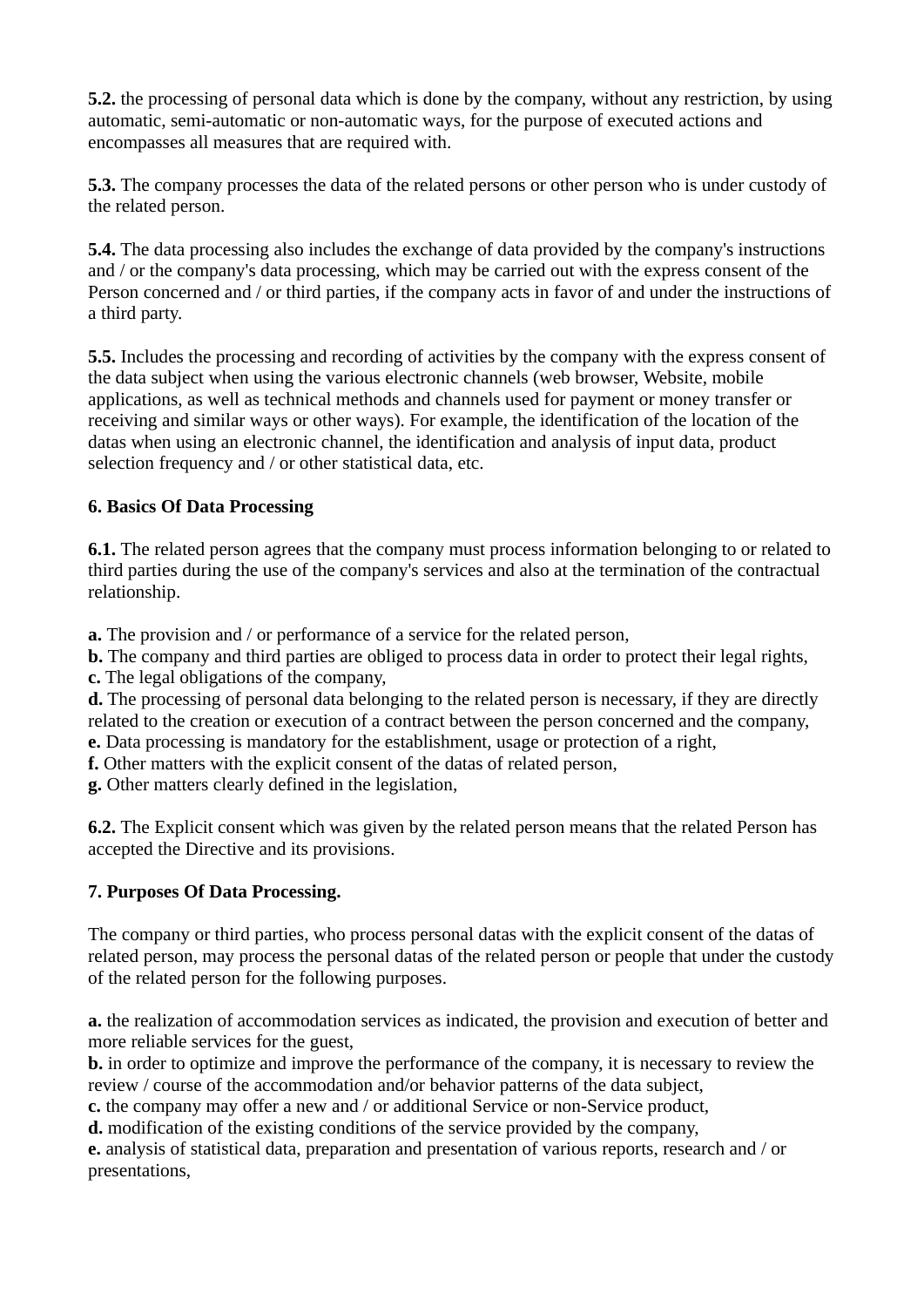**f.** in addition to ensuring security, detection and / or prevention of misconduct and other criminal activities,

- **g.** handling of complaints, questions and claims of the data subject,
- **h.** verification of the identity data of the data subject,
- **i.** Promotion, Marketing and campaign activities for the accommodation service,
- **j.** realization of goals in national and international laws and regulations.

#### **8. Processing, disclosure or publication of data.**

The company fulfill obligations with legal and supervisory board policy decisions regarding the processing, disclosure or publication of personal data. In accordance with the purposes set out in these policies, the personal data of that Person and of third parties, including, but not limited just with these, and the following; for the processing, transmission and / or disclosure of information by the company, depending on the content and variety of accommodation offers; Name and surname of the related Person, personal identification number and / or the original information on the ID card, registered residence address, telephone / mobile number, E-Mail address, employer-related data, as well as information on conditions of employment (place of work, wages, working hours, etc.), using various electronic channels and / or the Internet (Web cookies, etc. (including but not limited to ) when using the channels mentioned above, the data subject and / or by the proxy specified in connection with the activities of third parties (the verification of these channels is including but not limited just with these actions or transaction history). The data with which the data related is accommodated during the stay will also be used.

**8.1.** If the related person gives the personal datas of the 3rd person (personal datas, specific datas, included but not limited with these) to the Company in order to benefit from the services of the Company; The person giving the data to the Company will be responsible for obtaining the necessary consent to process this personal data.

**8.2.** If the related person or his authorised representative provides such information to the company, it is assumed that the contact person has given the necessary explicit consent and that the company's obligation to obtain such express consent ceases.

**8.3.** if there is no explicit consent, then the company is responsible for the damages due to this processing of personal and private datas.

**8.4.** The explicit consent of the data subject includes the processing and recording of activities by the company when using the various electronic channels (web browser, Website, mobile applications, as well as technical methods and channels used for payment or money transfer; all this is included but not limited just with these). It includes the recording and processing of activities by the company. (For Example, Identification of the location of the data subject when using an electronic channel, identification and analysis of input data, product selection frequency and / or other statistical data, etc.).

**8.5.** The company may use the telephone number, mobile number, e-mail address and other contact information provided by the related person, for sending SMS, Audio or other marketing messages (direct marketing) in accordance with law 6563 (law on the regulation of electronic commerce) until the related person asserts his or her right of refusal.

**8.6.** The related Person gives permsion to the company the right to share his personal datas with subsidiaries and /or shareholders of the company for the purposes of the preparation of various marketing offers.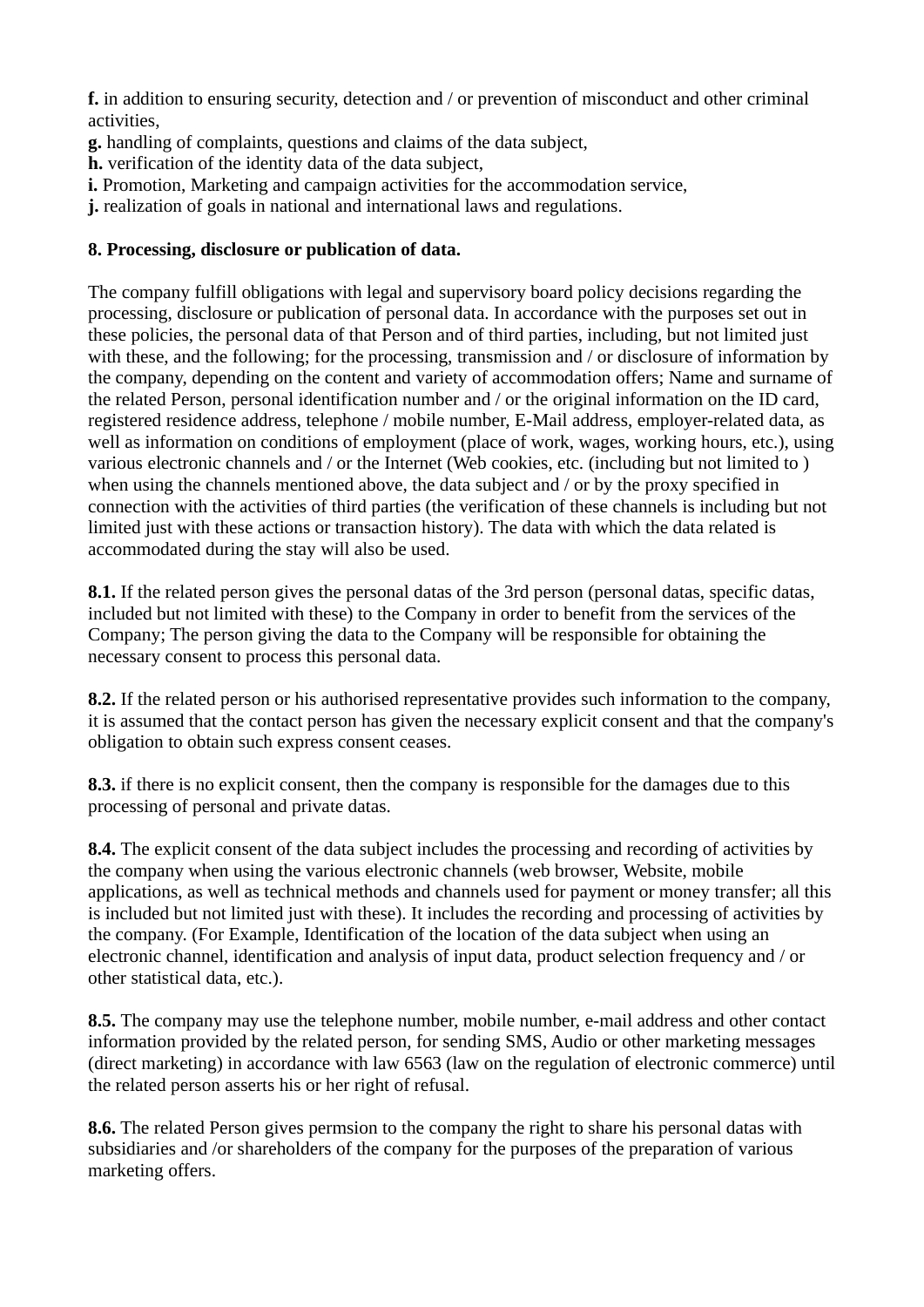**8.7.** Advertising / information messages (e.g., advertising brochure, advertising images, verbal offers, etc.) to the service points of the company the occurrence or content of the company / subsidiaries occurring during the usage of electronic channels such as Internet, Mobile Marketing or similar, are not considered to be direct marketing, and the Person concerned has not the right to request the termination of the publication and/or display of such content.

## **9. Processing of data of applicants or employees.**

**9.1.** To conclude a service contract; processing of personal data for the purpose of execution, management and termination. - Fulfillment of personal rights from the service contract and maintenance of these rights, Occupational Safety and security for employees, execution of work permit procedures, evaluation of personal applications, execution of research and performance evaluation and monitoring, training measures, improvement of working conditions. The company has the right to process the personal data provided by the Person due to the work trial period and/or the beginning of the internship. During the application process, information about the applicant is collected from third parties in accordance with the provisions of Data Protection Act No. 6698. The explicit consent of the applicant is required for the processing of personal data in connection with the business relationship, but not initially part of the execution of the contract.

**9.2.** Processing Of Personal Data. - Private qualified personal data may only be processed with the explicit consent of the related person. Personal data relating to health and sex life can only be managed in cases prescribed by law or in cases concerning public health (preventive medicine, medicine, diagnosis, treatment and care, health services and financing for the purpose of planning and managing people in duty) by persons who are obliged to maintain its secrecy. (or by authorized institutions and organizations.)

## **10. Transfering and sharing of information to third parties.**

In order for the company to provide services to the related person, data processing or data transfers may be carried out in the context of data processing and in accordance with this directive. The related person grants permission and the right to record, store, receive, modify, rearrange, disclose, transfer, transfer abroad, acquire, classify or usage personal data acquisition of data through its suppliers, that is passed on to the company through all departments the Internet, Call centers, public institutions / organizations or others. (either fully or partially automated or non-automated, provided that it is part of any recording system)

# **11. Obligations of the responsible person and the data processor**

**11.1.** In accordance with the provisions of this Directive, the company is able to manage, on behalf of the data controller, including third parties, of certain types of personal data. The data controller may process certain personal data on behalf of third parties. Accordingly, each of the parties to such a relationship (the data processing Person and the data supervisor) in accordance with the data protection act. Therefore;

**a)** personal data shall be processed in accordance with the principles laid down in the legislation.

**b**) the explicit consent of the related person must be obtained and the necessary information and clarifications must be done.

If the related person submits a request for information about his or her personal data, the data controller should, in compliance with the legal provisions, provide a response to the related person no later than 30 days after the submission of a complaint or statement.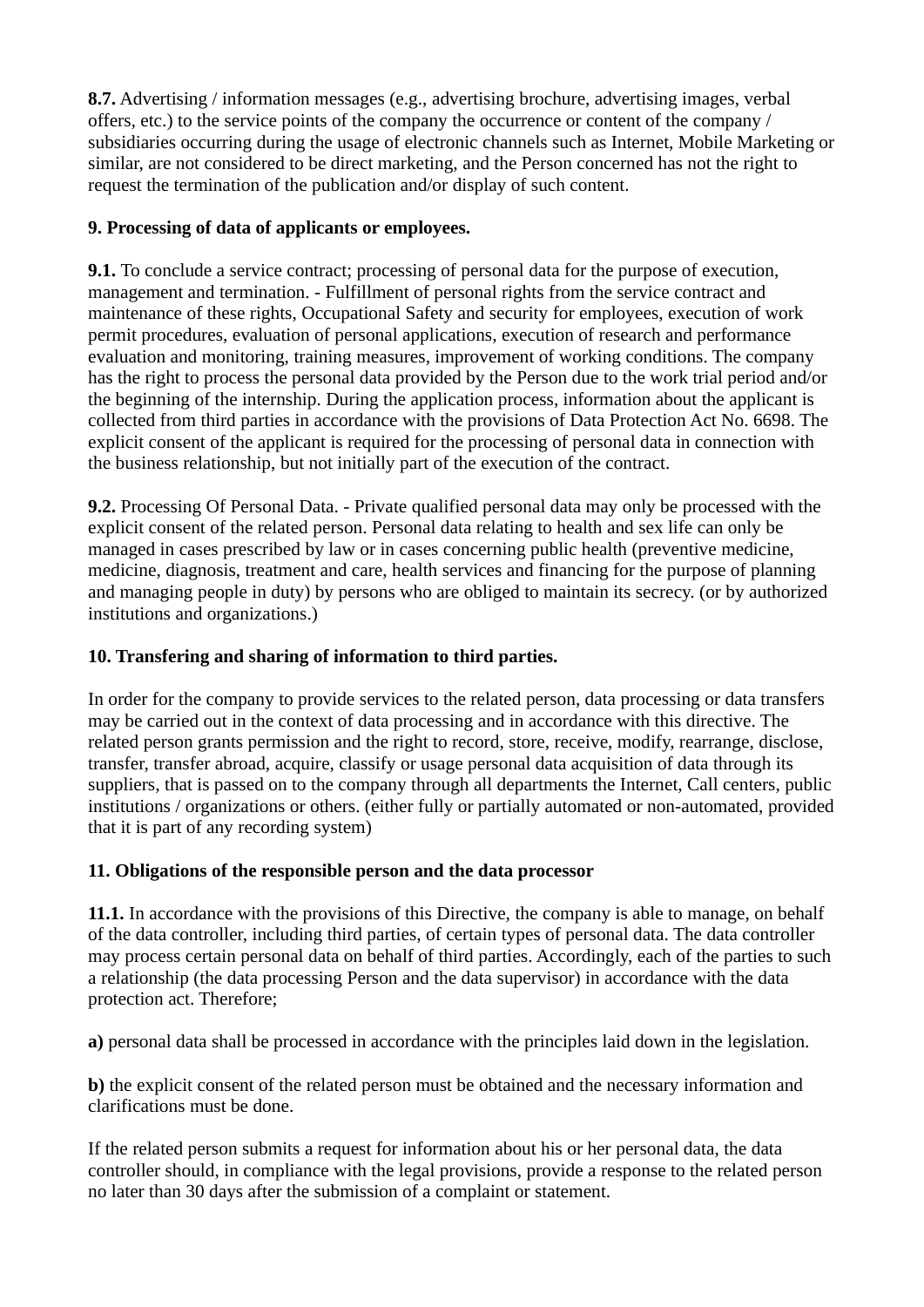If one of the parties represents the data administrator and the other data administrator in the processing of the data, this Person must also fulfill the following obligations. The data processor is obliged:

i. in accordance with the provisions of this directive and to the extent permitted by law or at the request of a Regulatory Authority, data transmitted / passed on by the other party may be processed, ii. all necessary and appropriate technical and administrative measures must be taken to avoid unauthorised processing, deletion, destruction, damage or description of the related persons datas, iii. the Company shall supervise, through its authorized personnel, the measures and practices of data processing for the purpose of data security,

iv. the data controller cooperates and supports the investigation of a complaint or statement submitted/published by the company,

v. in the event of a complaint and statement request, including data about the data subject (electronic data), the data controller must provide the company with detailed information within 7 working days of the request being submitted,

vi. data processing (transfer) to a country and / or an international Organisation that is not part of the economic zone of the European Union and is not listed as sufficient for the protection of personal data must be prevented by the data controller,

vii. Data may not be forwarded or published to third parties without the express prior written consent of the company,

viii. The company is obliged to transfer and disclose the data in accordance with a written contract that processes data, even in cases where the company has explicit prior written consent. The third party mentioned in the written contract and its sub-contractors, the data from unauthorized processing, loss, destruction, damage, are obliged to take all necessary technical and administrative measures to prevent unauthorized modification or disclosure,

ix. Compensating any loss / loss suffered by the company because the data processor (in accordance with the policy and legislation) does not take the necessary actions or cannot perform it fully. Any damages / losses (including but not limited just with these) that the company may suffer as a result of a violation of the data processor, complaints, expenses (including but not limited to expenses incurred by the company using its legal rights), legal processes and explicitly consenting data to compensate for damages and compensation against other obligations. therefore should agree with the data controller,

x. Unless otherwise specified by contract between the company and the data processor, the data processor after the contractual relationship between the company and the data processor has ended; Returning any data (including personal data) transferred / disclosed from the company. It is obliged to take all necessary security measures to prevent unauthorized access of third parties to the data, to destroy personal data transferred / disclosed by the company and to notify the company to confirm that this action has been taken.

# **12. Update, processing, retention period and data destruction.**

**12.1.** the Company shall operate its services for a period consistent with the objectives and interests of the company, the requirements of the supervisory authorities and/or legislation for the purposes set out in this directive during and after that period.

**12.2.** the processing of the data transmitted during the use of the company's electronic channels (web browser, Website, Internet, mobile applications and/or other electronic data transmission tools) continues even after the data has been deleted from the relevant electronic channels.

**12.3.** At the request of the Person concerned, information about the personal data will be provided in accordance with the legislation.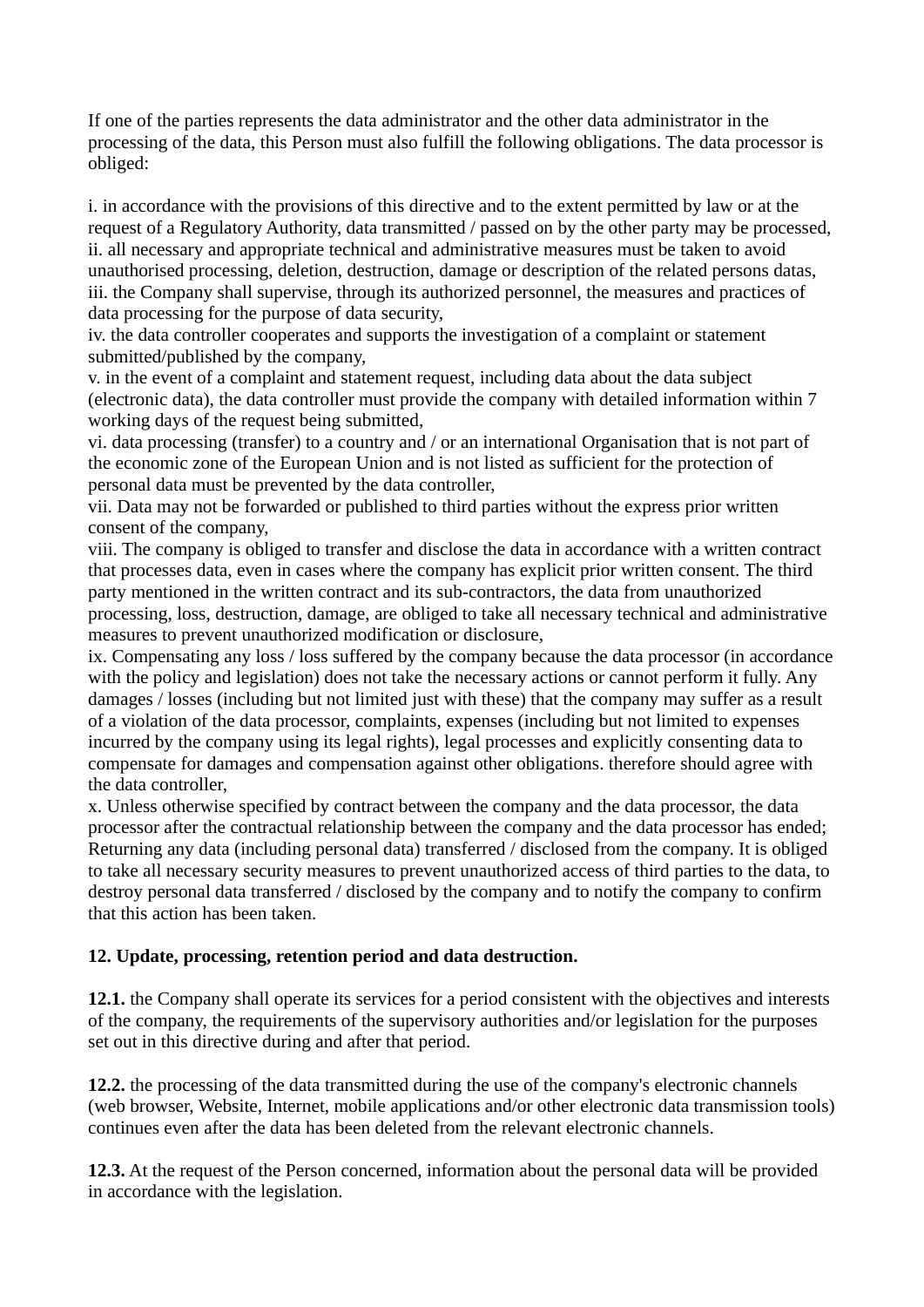**12.4.** if the personal data of the related person is incomplete or incorrect, these datas will be filled in and corrected after written notification by the related person.

**12.5.** Personal data will be stored for 15 years in any situation. or as long as it sets out in the relevant legislation or for the purposes of the processing are required. Although the personal data are processed in accordance with the statutory provisions, they are either deleted, destroyed or anonymized by the data controller himself or at the request of the data subject, if the reasons for the processing have been removed and the retention period of the company ends.

**12.6.** The determination of the storage and Destruction periods for which personal data is carried out according to the following criteria.

**a)** Storage of data, article 5. and 6.. Determination of the in the articles of Association exceptions provided for in the framework of the usage of an access authorization and control Matrix system. - For all personal data, the relevant users are identified, their powers and methods such as access, retrieval, reuse, termination of the employment contract or change of Position are respected. In these cases, the access, retrieval, reuse powers and methods of the personal data of the affected users are updated, closed, and eliminated.

**b**) The data will be deleted, destroyed or anonymised by the data controller after period of 10 years if the period laid down in the legal provisions has expired or no period is laid down in the relevant legal provisions for the storage of such data.

**12.7.** for the deletion, destruction and anonymity of personal data, Article 4 of the law entitled "general principles" with the principles referred to in Article 12 entitled "data security obligations"; the measures shall be taken in accordance with the measures to be taken under the article, the provisions of the relevant legislation, the decisions of the institution and these guidelines.

**12.8.** All transactions in connection with the deletion, destruction, anonymity of personal data will be recorded by the company. These records will be stored for at least 10 years, with the exception of other legal obligations.

**12.9.** Unless the Data Protection Authority makes a decision to the contrary, the company chooses the appropriate method for the deletion, destruction or anonymization of personal data.

**12.10** The personal data acquired by the company is stored in various recording media. The data is deleted using suitable methods for recording media. Data in digital media is deleted manually and/or with the Delete command, and personal data in paper media is deleted with the blackout method. In this process, the personal data will be cut in pieces, if possible. If this is not possible, the data will be processed with ink in such a way that it cannot be undone and reread with technological solutions.

Office files on the central Server are deleted by the Delete command on the operating system of the file or the user's access rights are removed in the file or directory.

The usage of portable storage is restricted by authorization. The database of personal data is protected by authorization levels and the deletion is subject to authorization. When performing the process, care is taken whether the user is also a database administrator.

The destruction of personal data is the process of making personal data inaccessible, nonrecoverable and unusable by anyone in any way. The company and the data officer shall take all necessary technical and administrative measures in relation to the destruction of personal data. In order to destroy personal data, all copies of the data are recognized and the systems in which the data is located are physically destroyed for example melting, burning or pulverizing optical and magnetic media. This prevents re-access to this data.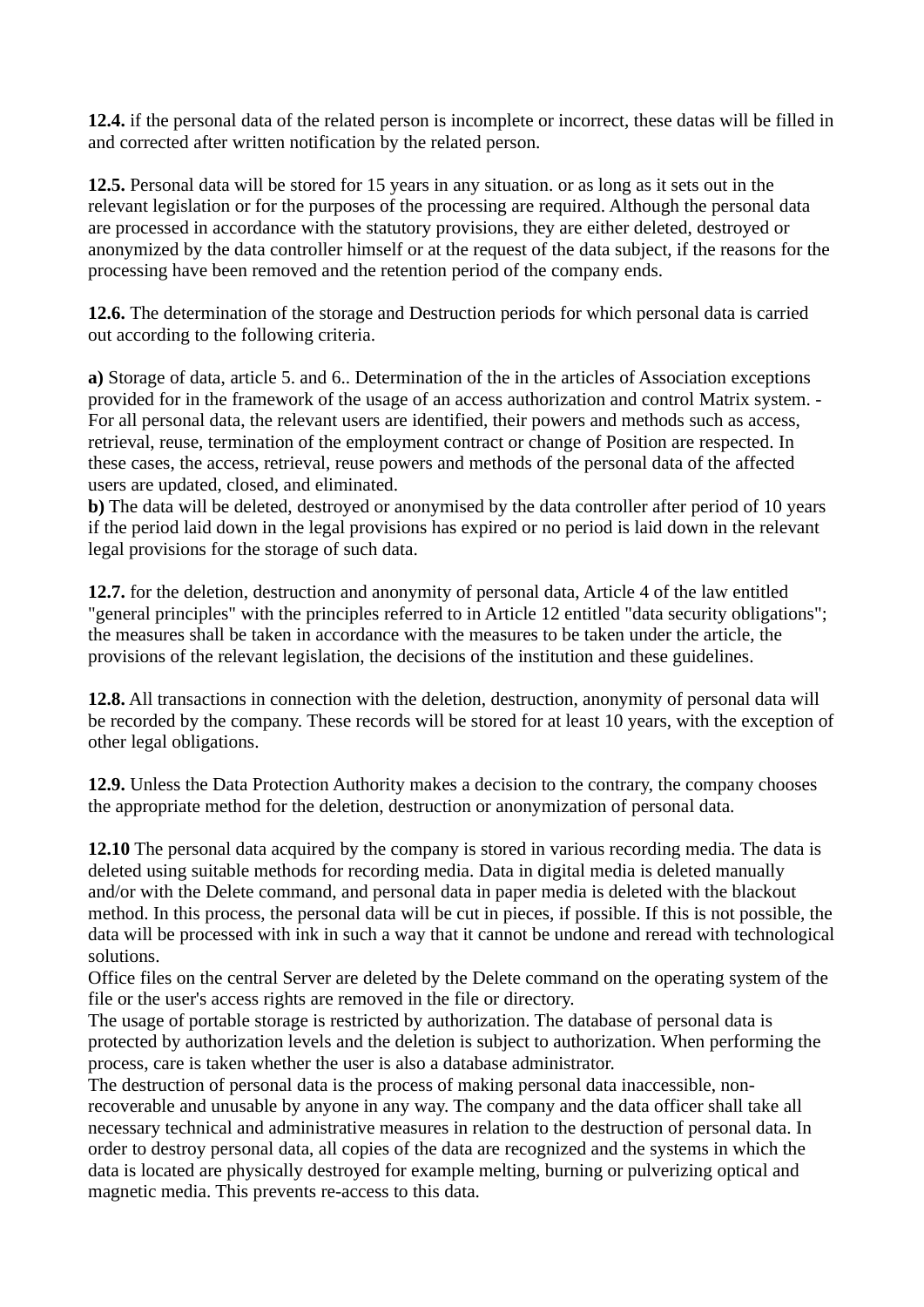Network devices are rendered unusable by deletion commands. Mobile phones, portable Smartphones, fixed memory areas are rendered unusable by deletion command and physical destruction. Optical Discs, CD, DVD storage media are rendered unusable by burning or breaking into small pieces, melting by physical destruction. If the personal data is stored in equipment that has failed or is sent to maintenance, the data carriers are dismantled and stored and other defective parts are sent to third parties institutions such as manufacturers, vendors, services. The staff who comes from outside for purposes such as maintenance and repair are prevented from copying personal data from the facility and necessary measures are taken to do so. Required confidentiality agreements are in place with the relevant companies.

Anonymization is the removal or modification of all direct and indirect identifications in a record, thereby providing the person concerned from being identified or the distinction from being lost within a group in a way that cannot be associated with a real Person. The purpose of anonymization is to break the link between the data and the Person who identifies it. In the data collection system in which personal data is stored, the data is anonymized by selecting one that is suitable for the relevant data from the Link-Breaking processes carried out by means of grouping, masking, derivation, generalization, randomization, which are either automatically or not applied to the data sets.

### **13. The rights of related person.**

Every related person has the right to know whether the personal data is being processed, why the data is being used, whether the guidelines are being followed, whether the data is being passed on to third parties at home or abroad. Incomplete or incorrect data can be changed at the request of the data subject. The deletion or destruction of personal data, information about forwarding to third parties at home or abroad can be requested. By analyzing the processed data by automated systems, objections can be raised against a result that is directed against itself. In the event that personal data is damaged by unlawful processing, the data subject has the right to request that the damage be rectified. The contact whose data is processed can reach the application form of the data holder.

# **[Click here for the application form.](https://www.commodoreelite.com/MesFiles/files/DATA-OWNER-APPLICATION-FORM-ENG%20.pdf)**

#### **14. Data Protection Of Data Processing**

**14.1.** Personal data is subject to the data security. Any employee of the company or its subsidiaries is prohibited from accessing this data without authorization. The processing of this data by employees of the company or its subsidiaries who are not authorized on behalf of the company constitutes an unauthorized process. Employees of the company or its subsidiaries can only access personal data if they are entitled to access personal data within the content of the mandate.

**14.2.** Employees of the company and its subsidiaries are prohibited from using personal data for private or commercial purposes, from sharing such data with unauthorized persons, or from making such data otherwise accessible. The data manager informs employees about the obligation to protect privacy during the start-up phase, trains their employees and offers them training.

**14.3.** For the security and protection of property and privacy, and also for the control and measurement of the quality of service, video and audio recordings are made in the territories like kitchen and `staff only` areas, taking into account the provisions of the personal data protection Article No. 6698.

**14.4.** The related person is informed by the company that video recordings and video checks are carried out by appropriate means at the respective service points of the company and in